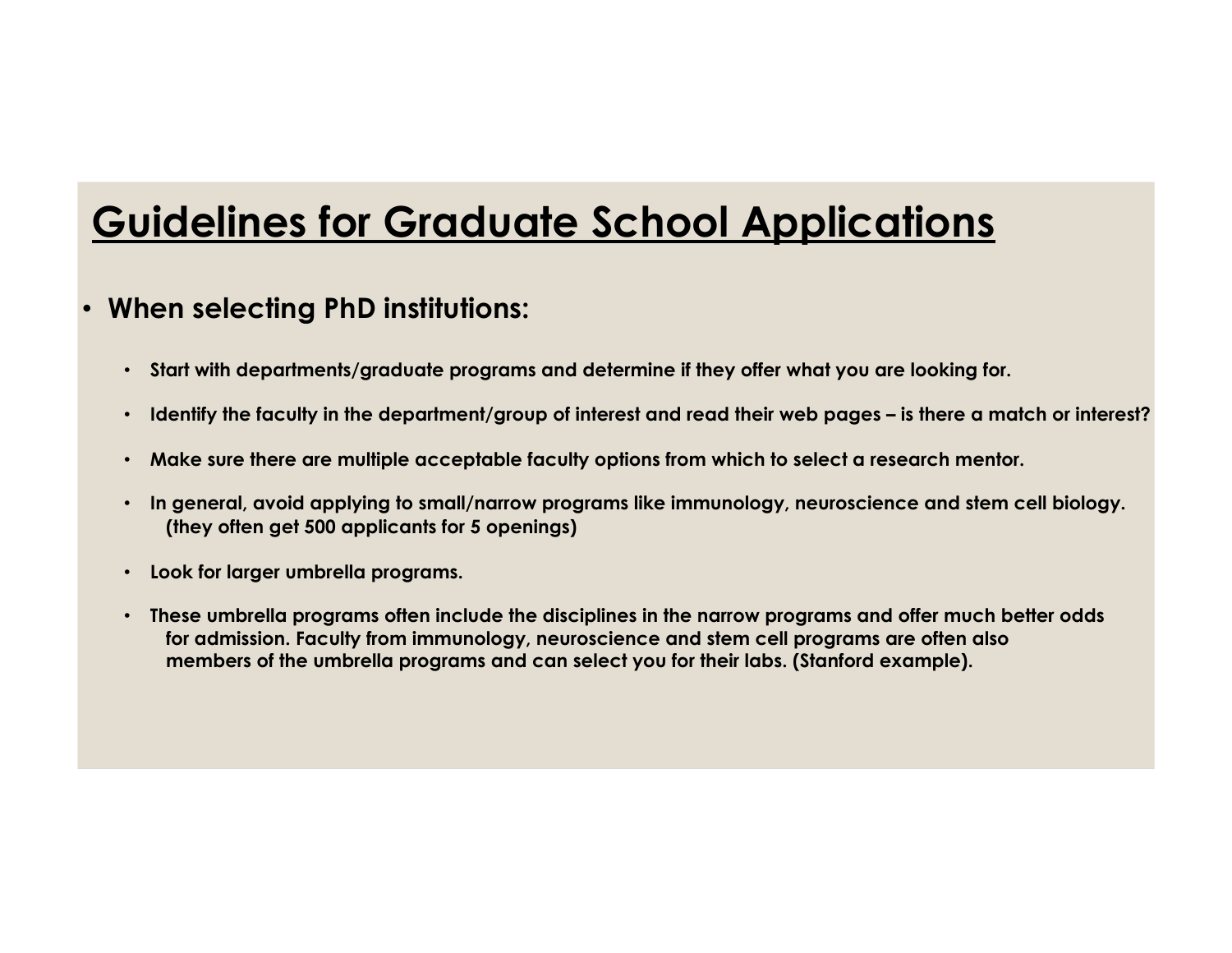- **Do not to apply to programs for which you do not have an appropriate background. Even if you would like to change fields, you need foundations.**
- **Determine if you are allowed to apply to more than one department/program. If you can, you increase your odds for admission. (U Wash & U Wisc)**
- **Give your referees sufficient notice and provide them with as much information as possible (SOP, CV, transcripts, GRE Scores, description of other research experience).**
- **When possible, make an effort to get to know the faculty or supervisors who write your letters.**
- **OK to contact potential PhD advisors by email to indicate your interest. (Some programs restrict making contact outside the application process).**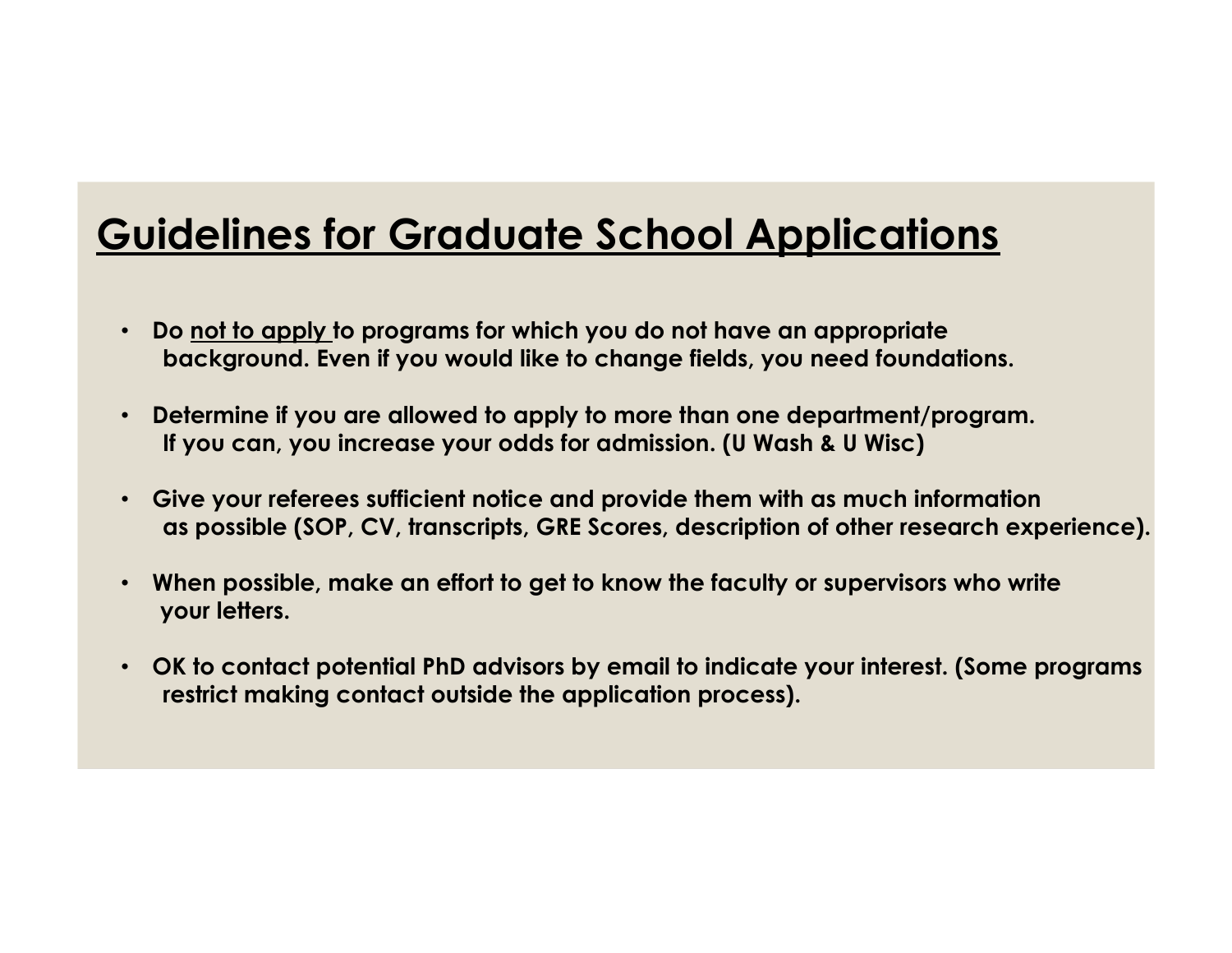- **Life Sciences (Biochemistry & Biology & Chemical Biology)**
	- **Most PhD programs will invite you for an interview with one or more date options. Once you know who you will interview with, read a few papers and become familiar with the research environment and institution.**
	- **Dress appropriately.**
	- **Once admitted, most programs have a required number of rotations before you select your research lab and if possible during your admission interview try to interview with faculty with whom you might want to rotate.**
	- **Most programs provide full-tuition and annual stipends of \$35K to \$45K and health insurance.**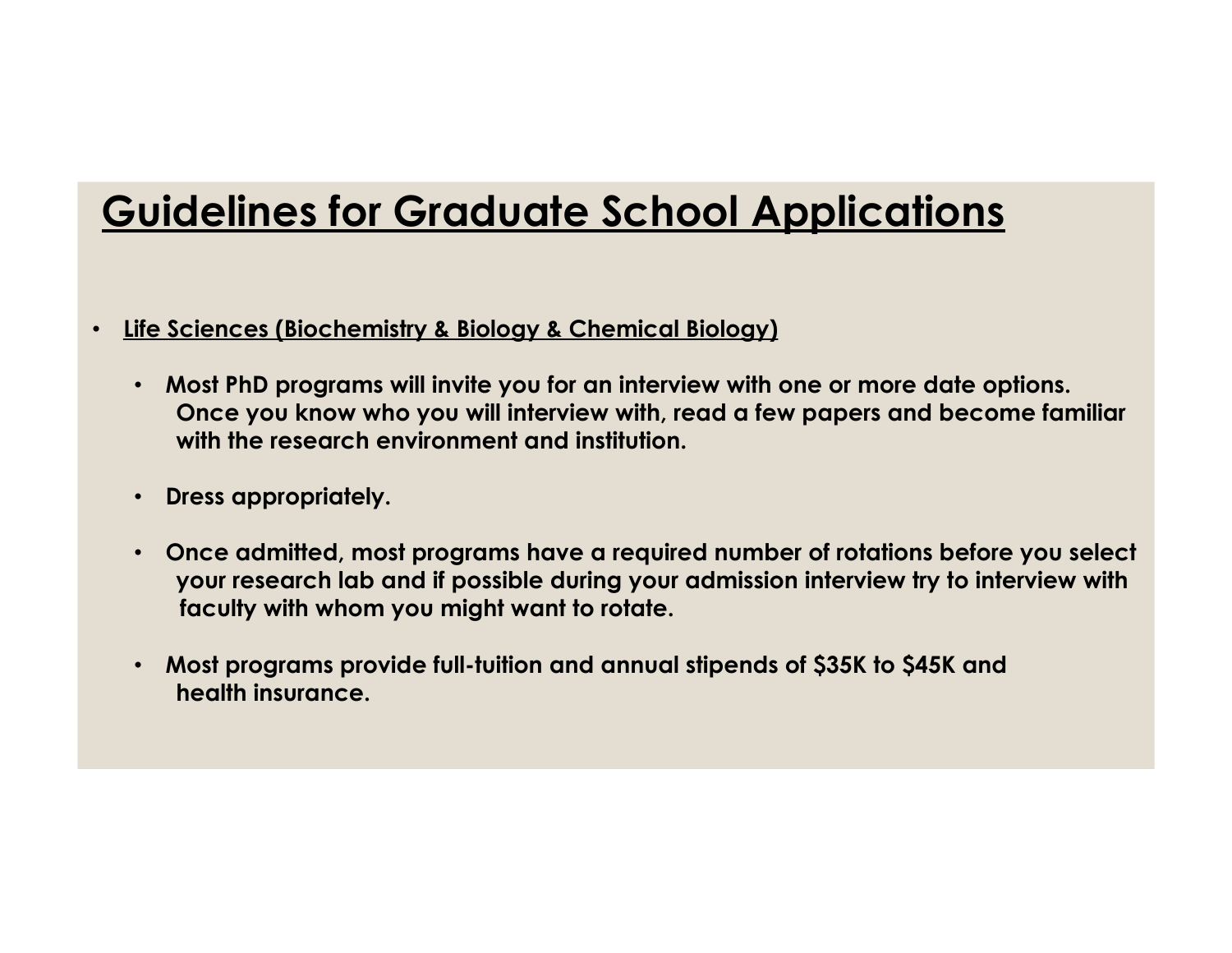- **Chemistry & Chemical Engineering (Also Computer Science & Engineering)**
	- **Most programs do not interview on campus and may or may not Skype.**
	- **Most do not rotate but rather admit you directly into a specific lab.**
	- **Most require GRE scores and may require the subject GRE.**
	- **DIGRESS to discussion of General GRE!**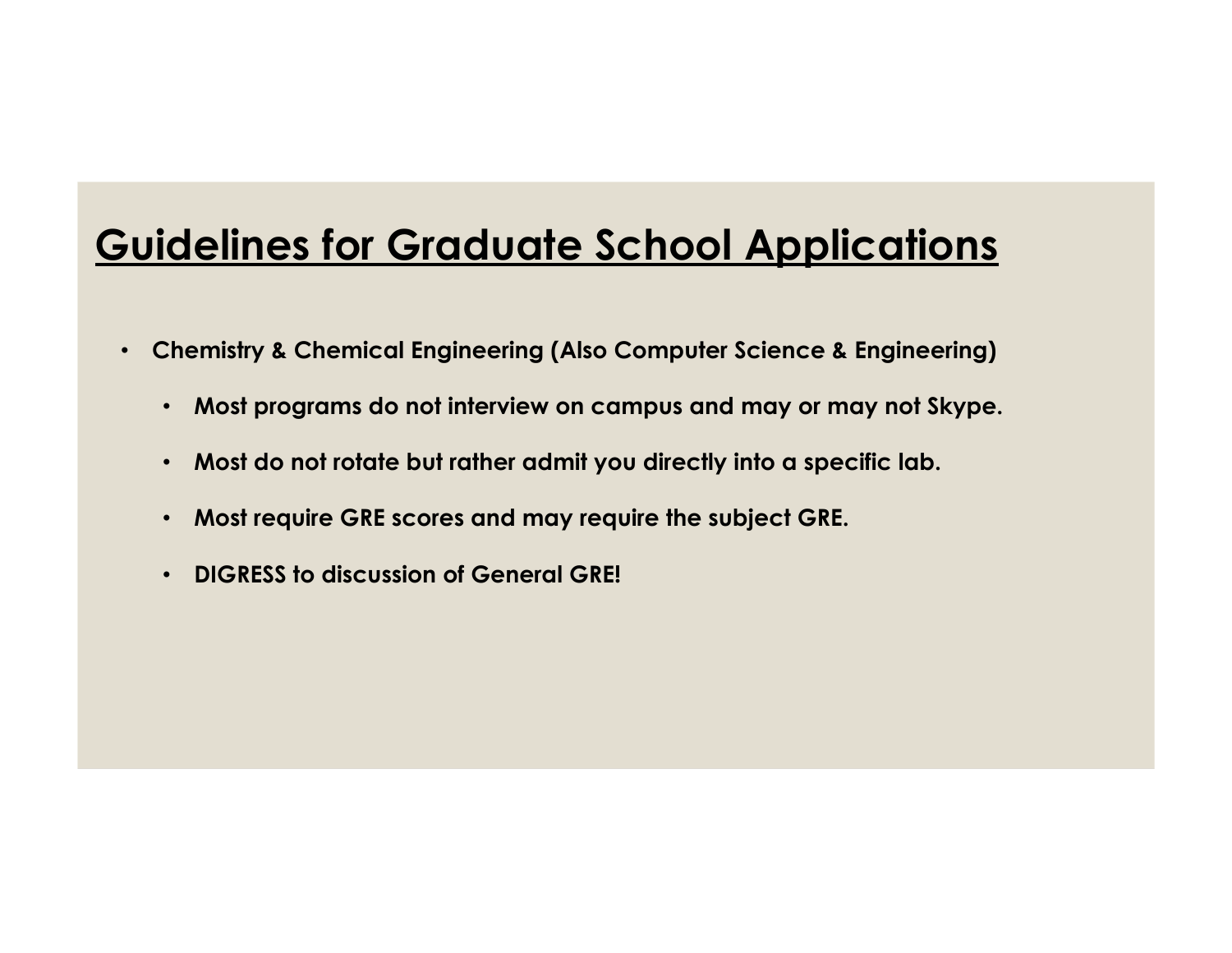# **GRE Data Views** - **(From ETS)**

### **Why not 1000?**

The graduate admissions process is frequently characterized by tight schedules and insufficient staffing. In order to expedite the process, some graduate schools and departments set an **arbitrary cut point** for GRE General Test scores. Applicants whose scores fall below this cut point are given little or no consideration in the admissions process.

**"The following graphs illustrate why it is INADVISABLE to routinely disregard applicants whose combined verbal and quantitative scores fall below 1000."**

### **The Role of GRE Scores in the Admissions Process**

The data presented here serve to underscore the importance of appropriately using GRE scores in the admission process. GRE scores are a valuable component of the graduate application package. Combined with other information, they can provide admissions officers with important information about the skills and abilities of their applicants.

**GRE scores should never be used as the sole criterion by which applicants to graduate programs are denied admission.** - **(Do exercise to determine if doing so.)**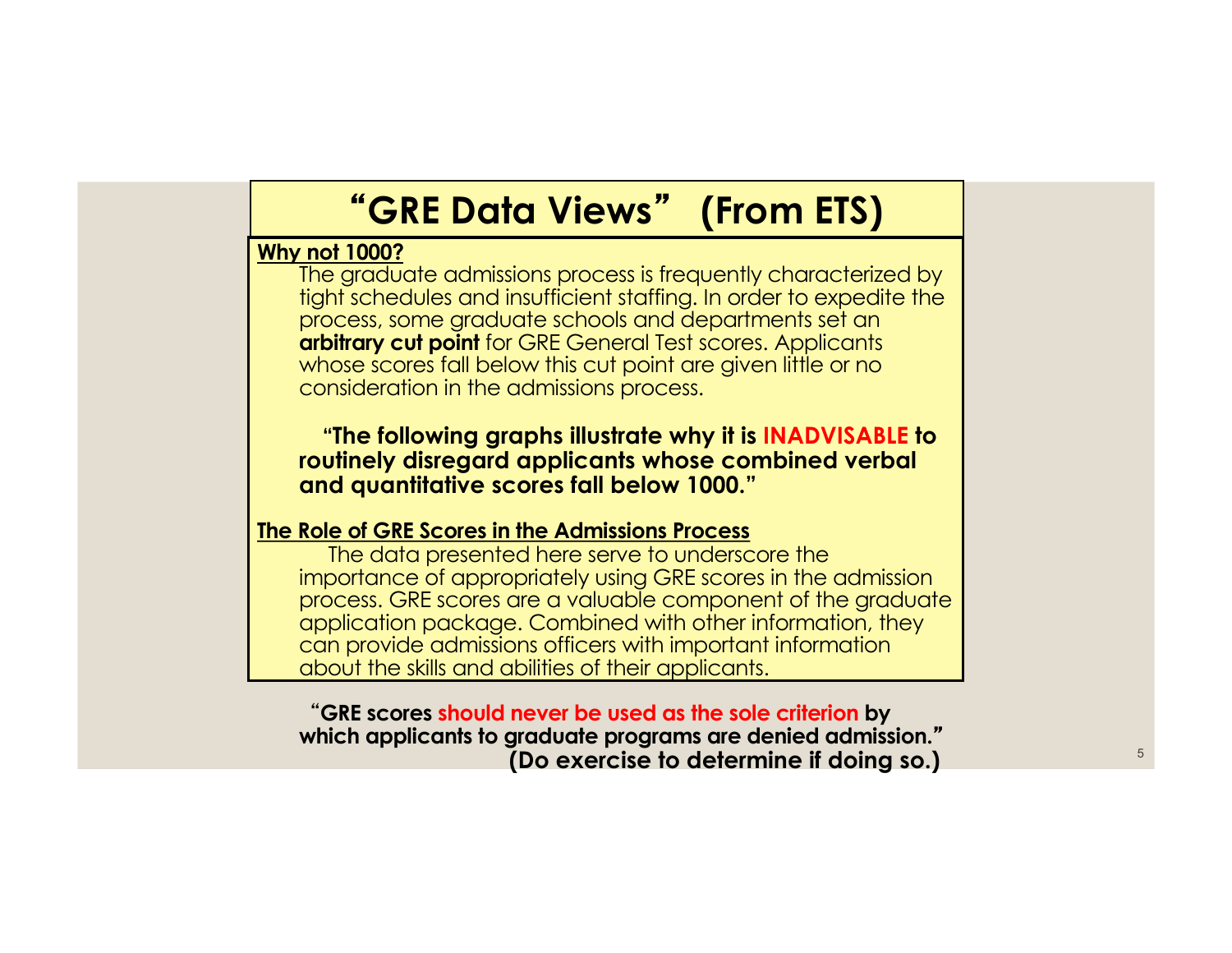# ETS – DataView: Why Not 1000?



### •**Percent Below 1000**

- 86% of African Americans 76% of Puerto Ricans
- 
- 

• 69% of Mexican Americans 61% of American Indian and Hispanic • 48% US Citizens 39% Non-US Citizens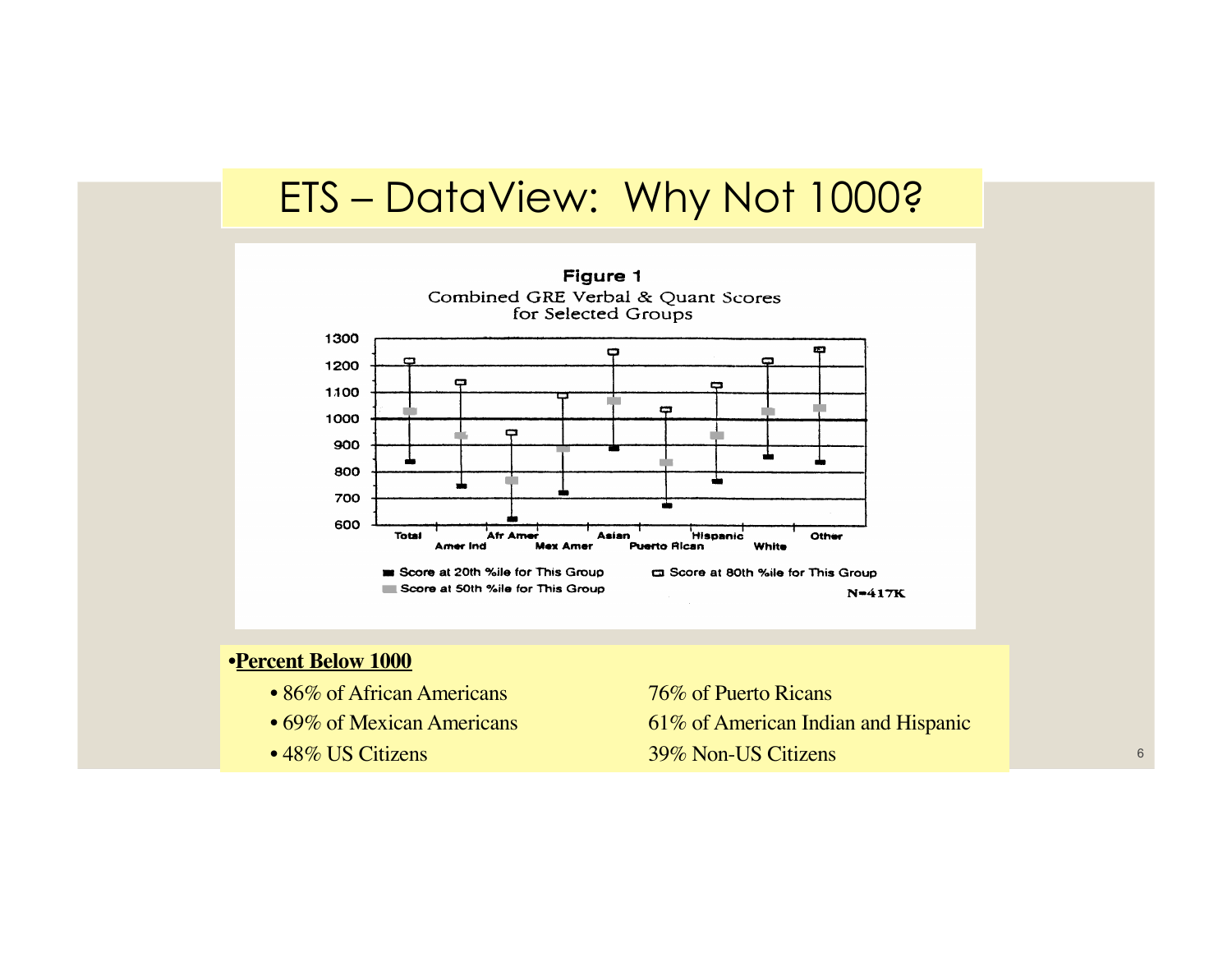## **Ethnic/Racial Differences versus Gender**

- **Percent Below 1000**
	-
	-
	-
- **Male versus Female**
	- **% Male Below 1000? Your guess?**
	- **% Female Below 1000? Your guess?**
- **And the answers is:**

• **86% of African Americans 76% of Puerto Ricans**  • **69% of Mexican Americans 61% of American Indian and Hispanic** • **48% US Citizens 39% Non-US Citizens**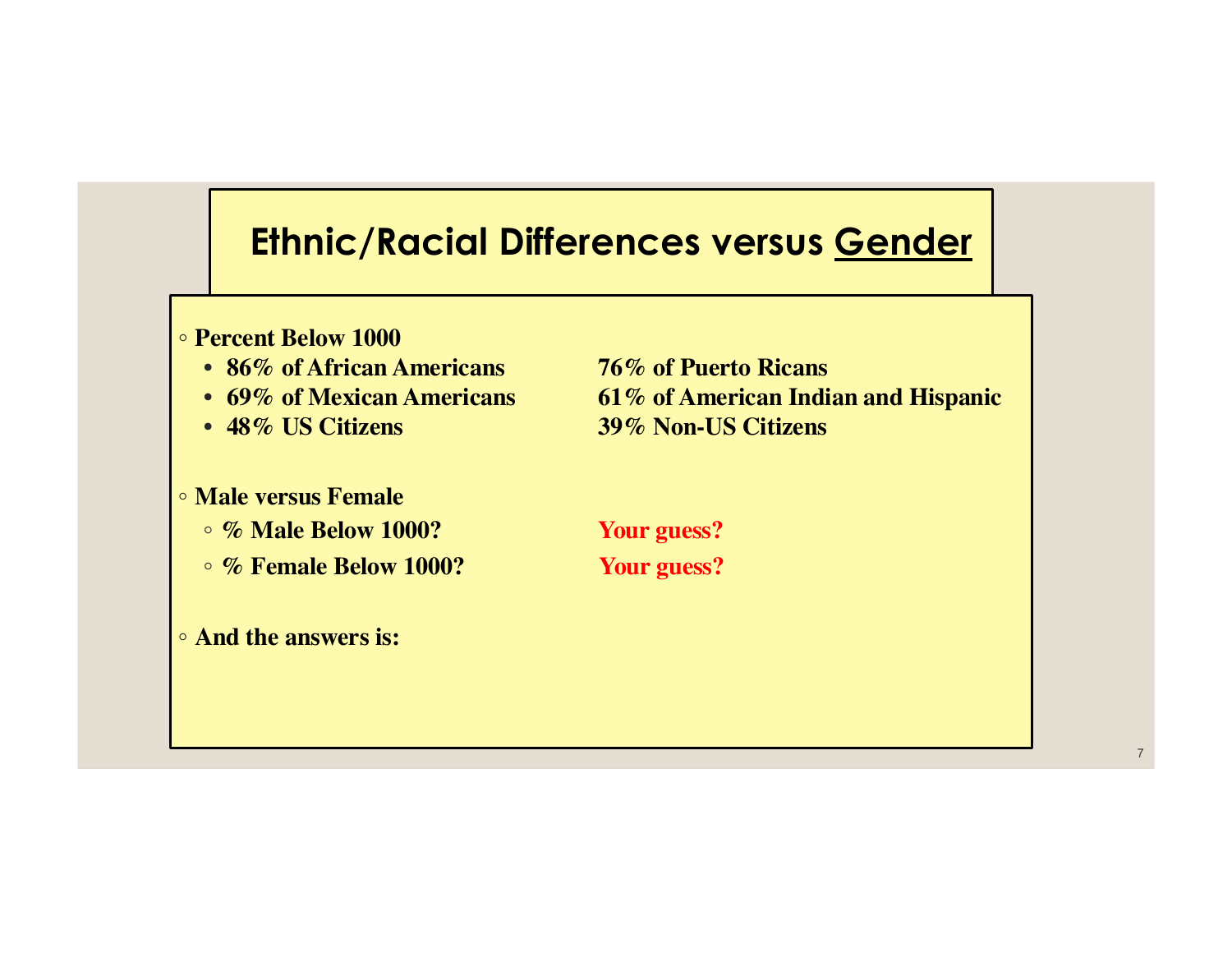## **Ethnic/Racial Differences versus Gender**

◦ **Percent Below 1000**

- **86% of African Americans 76% of Puerto Ricans**
- 
- 

### ◦ **Male versus Female**

◦ **% Male Below 1000? 35%**

- **% Female Below 1000? 55%**
- **And the answers is:**
- 
- **69% of Mexican Americans 61% of American Indian and Hispanic**
- **48% US Citizens 39% Non-US Citizens**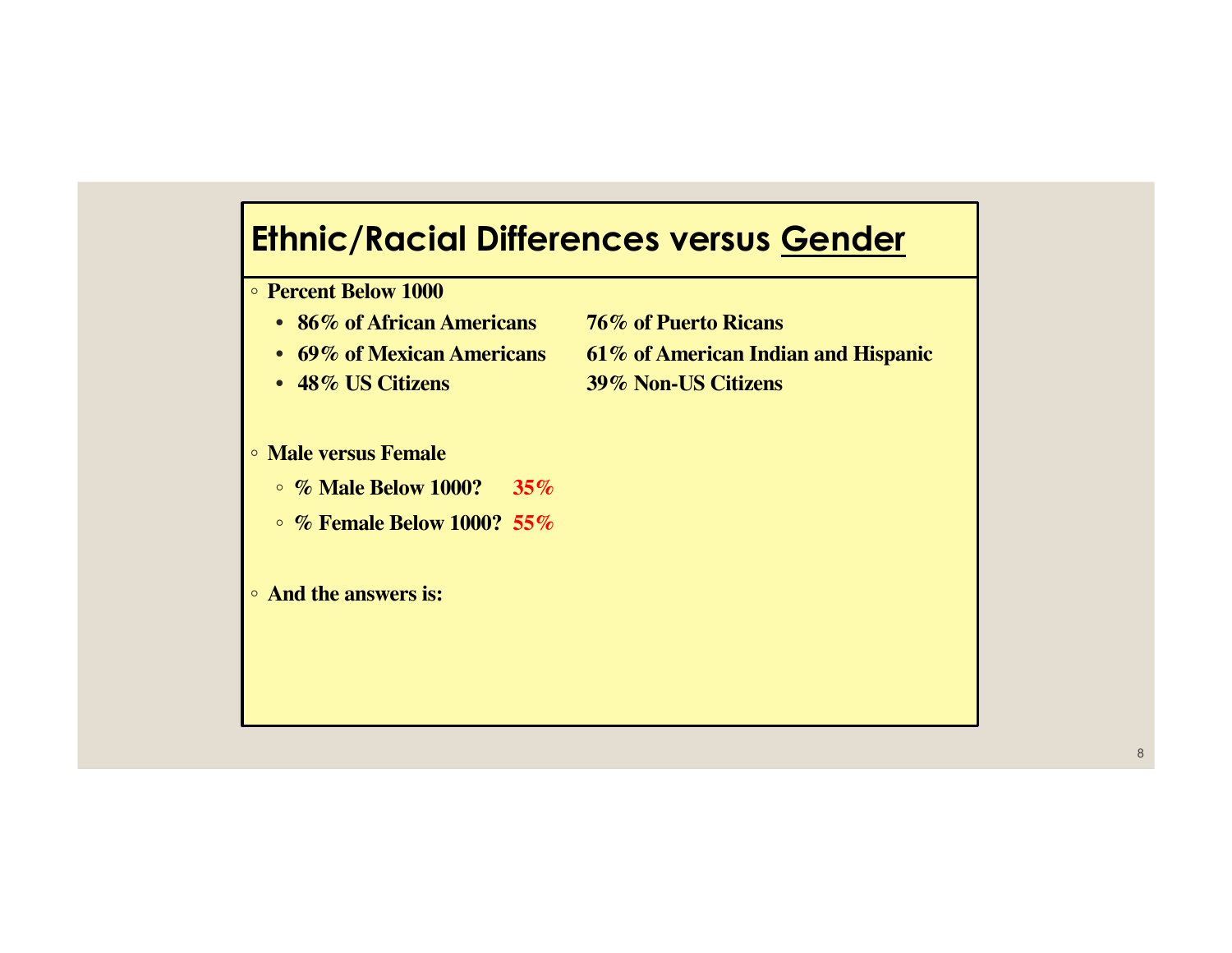# ETS DataView - Why Not 1000?

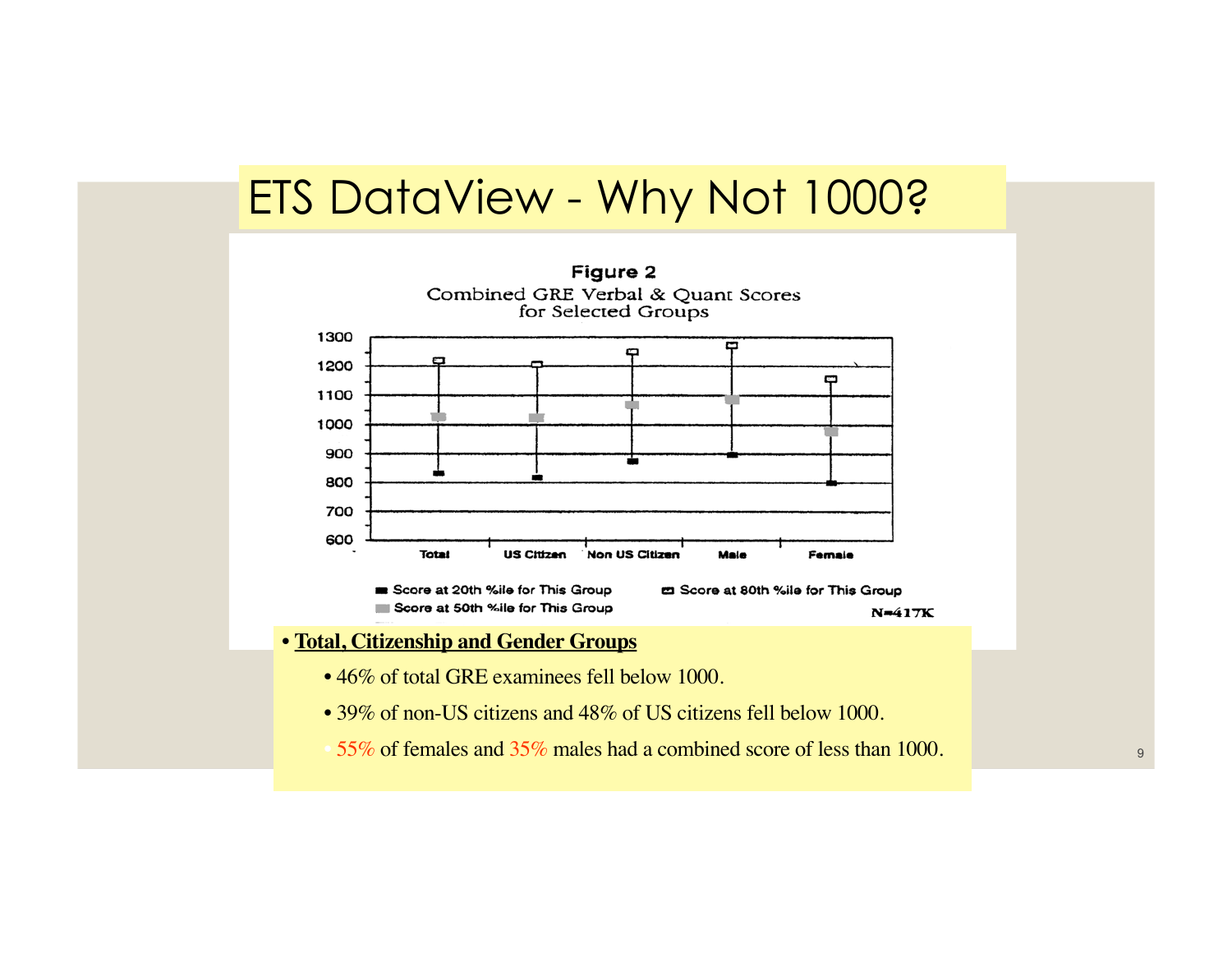# **How to use GRE scores #2**

**Recognize that scores and percentile ranks are imprecise.** Consider score differences *relative to the standard error*. Score differences that may look important may actually be statistically insignificant (*meaningless).* 

Between 1 August 2011 and 30 June 2014 there were 1.6 million GRE test takers. Verbal & quantitative reasoning score ranges: **130 to 170 (Why not Zero to 40?)** Analytical Writing score range: 0 .0 to 6.0

|                                                            |                                                                                                                                  | Mean            | Std. dev. | <b>Illustration:</b><br>range of scores that<br>are statistically the same |  |  |  |  |
|------------------------------------------------------------|----------------------------------------------------------------------------------------------------------------------------------|-----------------|-----------|----------------------------------------------------------------------------|--|--|--|--|
| <b>Verbal reasoning</b>                                    |                                                                                                                                  | 150             | 8         | 142 (17%ile) to 158 (80%ile)                                               |  |  |  |  |
|                                                            | <b>Quantitative reasoning</b>                                                                                                    | 152             | 9         | 143 (14%ile) to 161 (88%ile)                                               |  |  |  |  |
| <b>Analytical writing</b>                                  |                                                                                                                                  | 3.6             | 0.9       | 2.7 (10%ile) to 4.5 (82%ile)                                               |  |  |  |  |
| <b>Verbal reasoning +</b><br><b>Quantitative reasoning</b> |                                                                                                                                  | <b>INVALID!</b> |           |                                                                            |  |  |  |  |
|                                                            | Take away:<br>Avoid drawing conclusions from differences in numbers that<br>may appear large but that have no real significance. |                 |           |                                                                            |  |  |  |  |

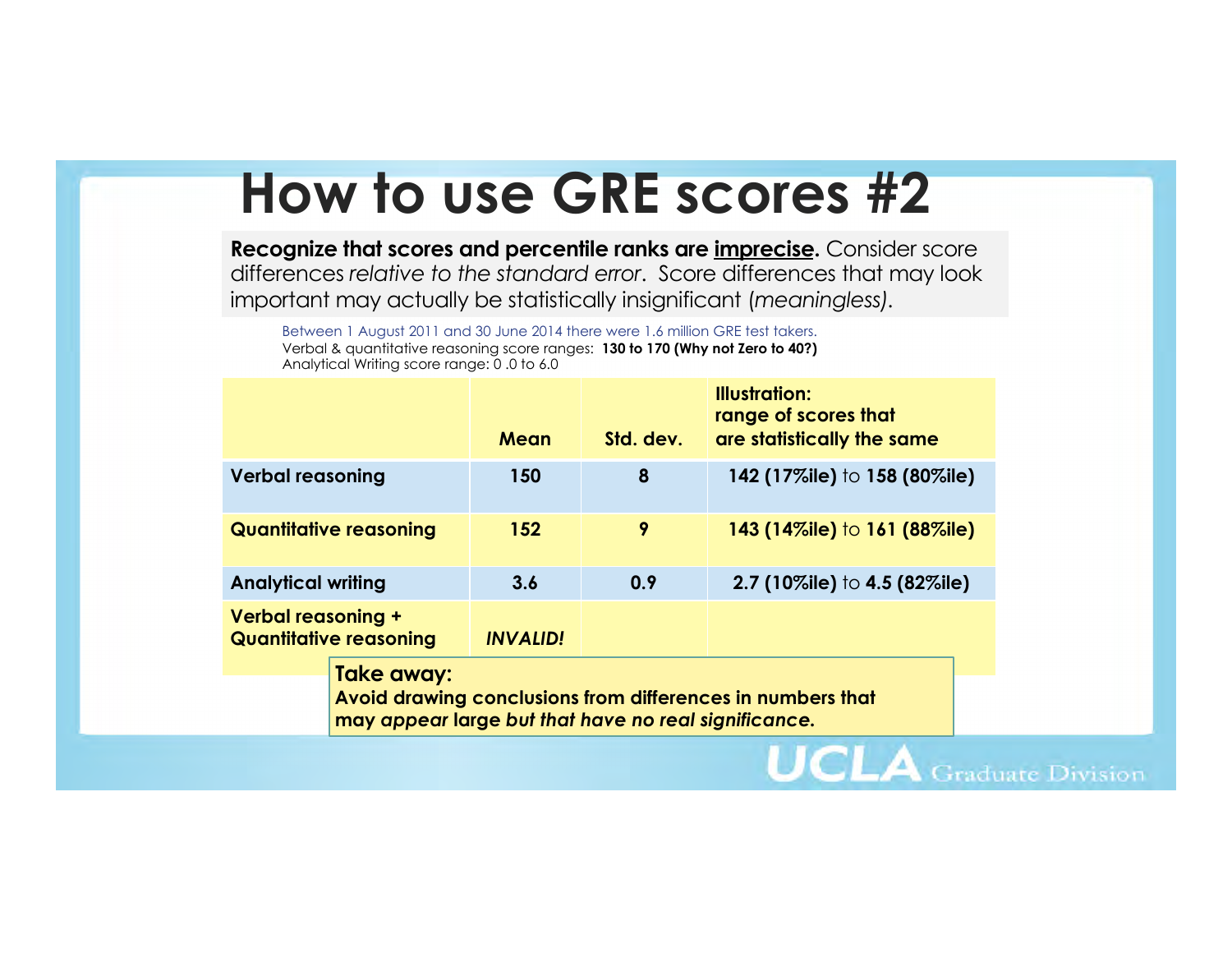## Why not combine scores and use a cut-off, e.g., 300?

### It will disproportionately exclude URM candidates

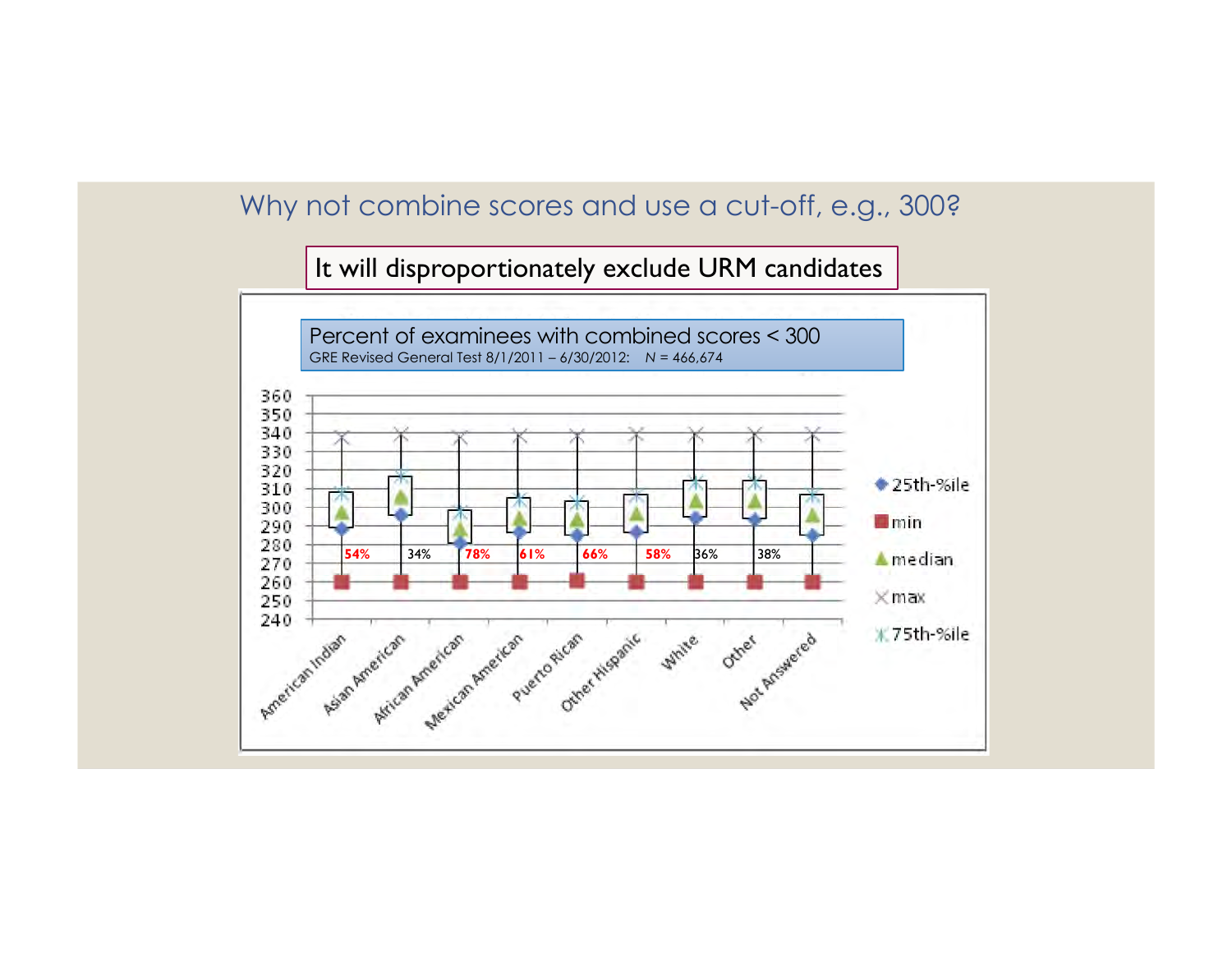## Why not combine scores and use a cut-off, e.g., 300?

It will disproportionately exclude female candidates.

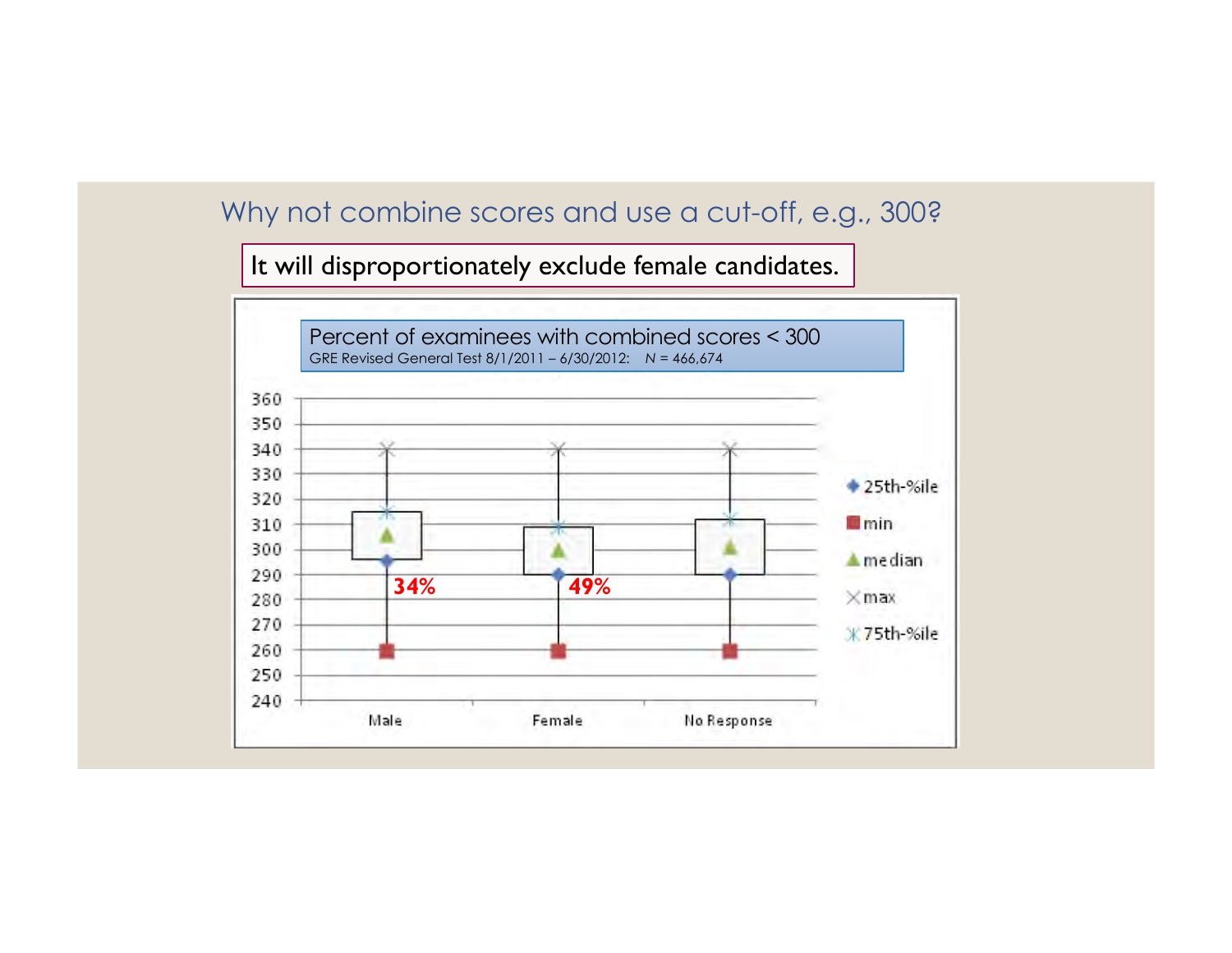## • **What can we do about the Bias in the GRE General Exam?**

- **Avoid programs & Institutions that Require the GREs!**
	- **(http://seo.sfsu.edu/content/phd-applications)**
- **Most reviewers of Graduate Applications have the impression the General GRE measures your ability to read, write and calculate. When scores are low, provide an explanation!**
- **When GREs are Required, Dispel the Misunderstanding with Facts.**
	- **In your SOP point out your grades in English, Speech, Scientific Writing & Thesis**
	- **Point out the range of college math courses and the corresponding grades**
		- **Eg. 28%ile Quant GRE after completing 3 semesters of Calculus, Linear Algebra and Differential Equations with B or higher grades (Many similar examples)**
		- **Verification is available on your transcripts**
- **An alternative in the absence of evidence is to complete a MS degree with Thesis.**
- **There are MS degree programs that provide pre-doctoral Stipends & Tuition**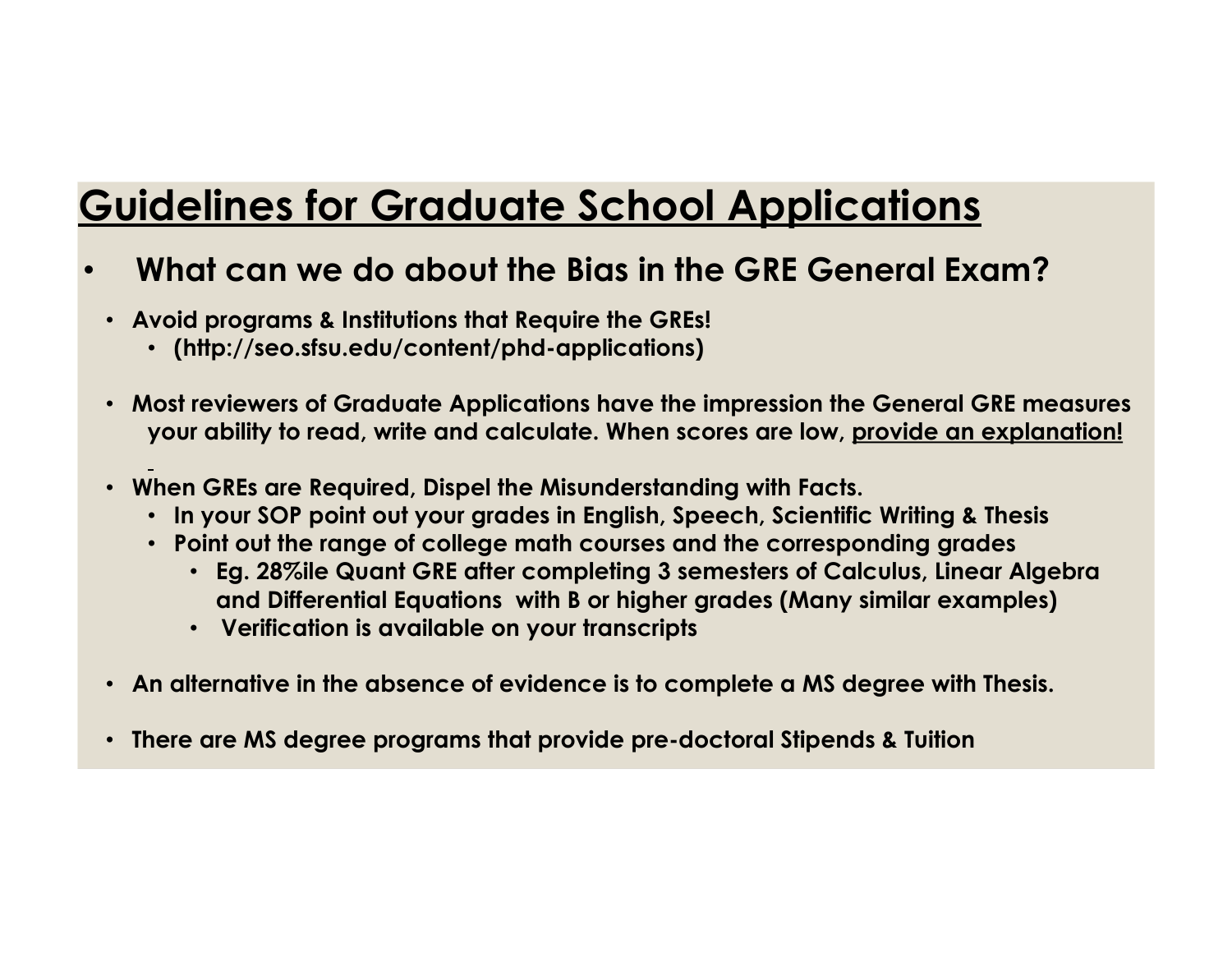- **Critical Components of Graduate Application:**
	- **Statement of Purpose (SOP)**
		- **1-2 pages that are well thought out and informative.**
		- **Research experience(s) description is critical.**
		- **Explanation of issues that need to addressed like overall grades, a bad semester or grade, performance on the GRE should be explained.**
		- **What is it about the institution you are applying to that interests you and why are you applying (unique program and faculty members X, Y & Z, etc).**
		- **Do not just identify one faculty member of interest but instead ID several. (selection process)**
		- **Ask several faculty or other experienced people to read and critique you SOP.**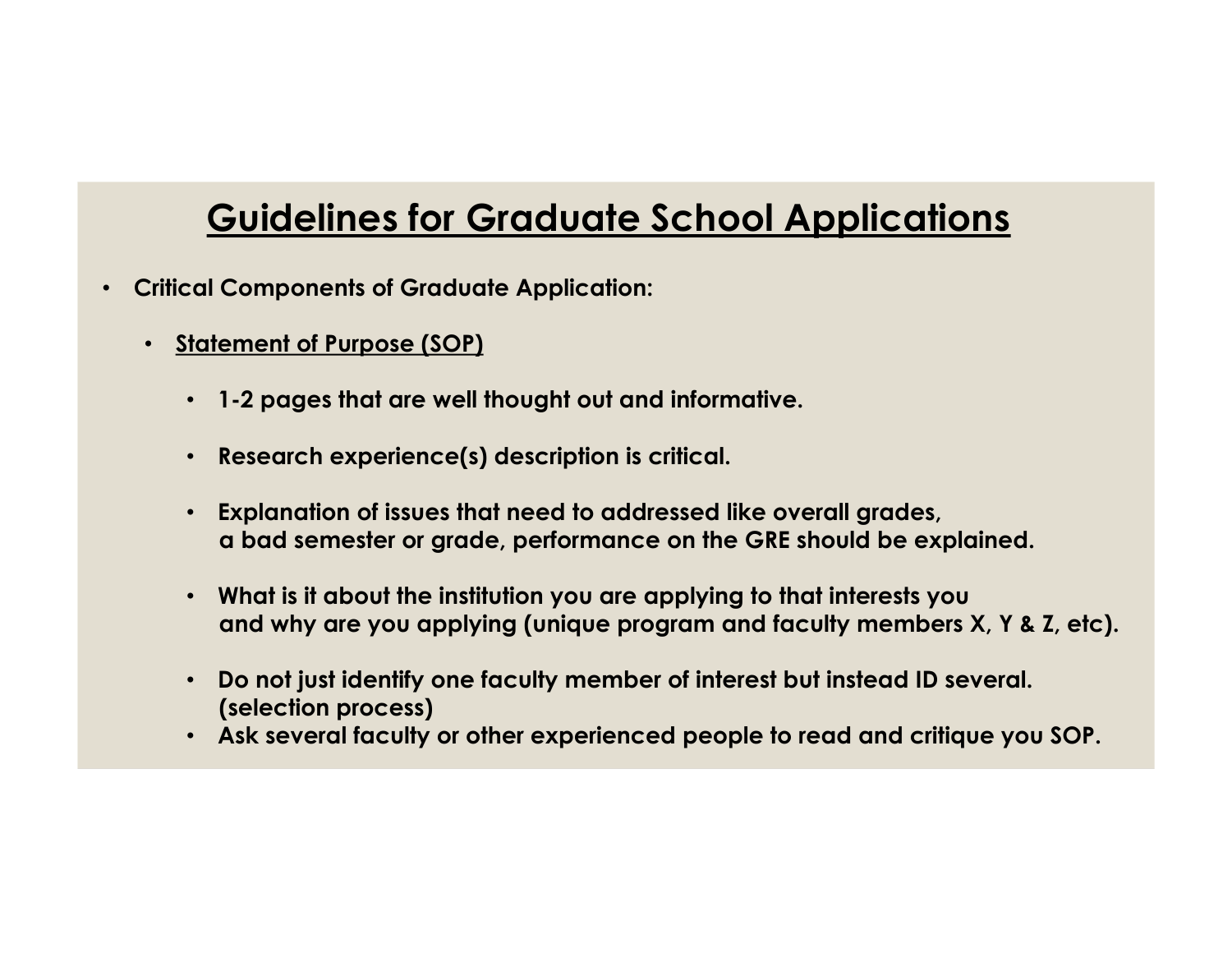- **Critical Components of Graduate Application**
	- **Letters of Recommendation**
	- **Prefer letters that address your research experience and performance.**
	- **The time and capacity of the relationship relative to STEM coursework,**
	- **Research or other significant interaction like a formal training program is important.**
	- **A detailed description and evaluation of your reliability, persistence, lab citizenship, work ethic, interaction with others, intellectual curiosity, lab skills and performance as well as character should be addressed.**
	- **Neatness of the application, timely response, and completeness are important. Write complete sentences, spell correctly (use spellcheck). Make an impression!**
	- **Apply to 5-10 schools over at least 2 tiers and be sure to select at least half that do not require the General GRE. (http://seo.sfsu.edu/content/phd-applications)**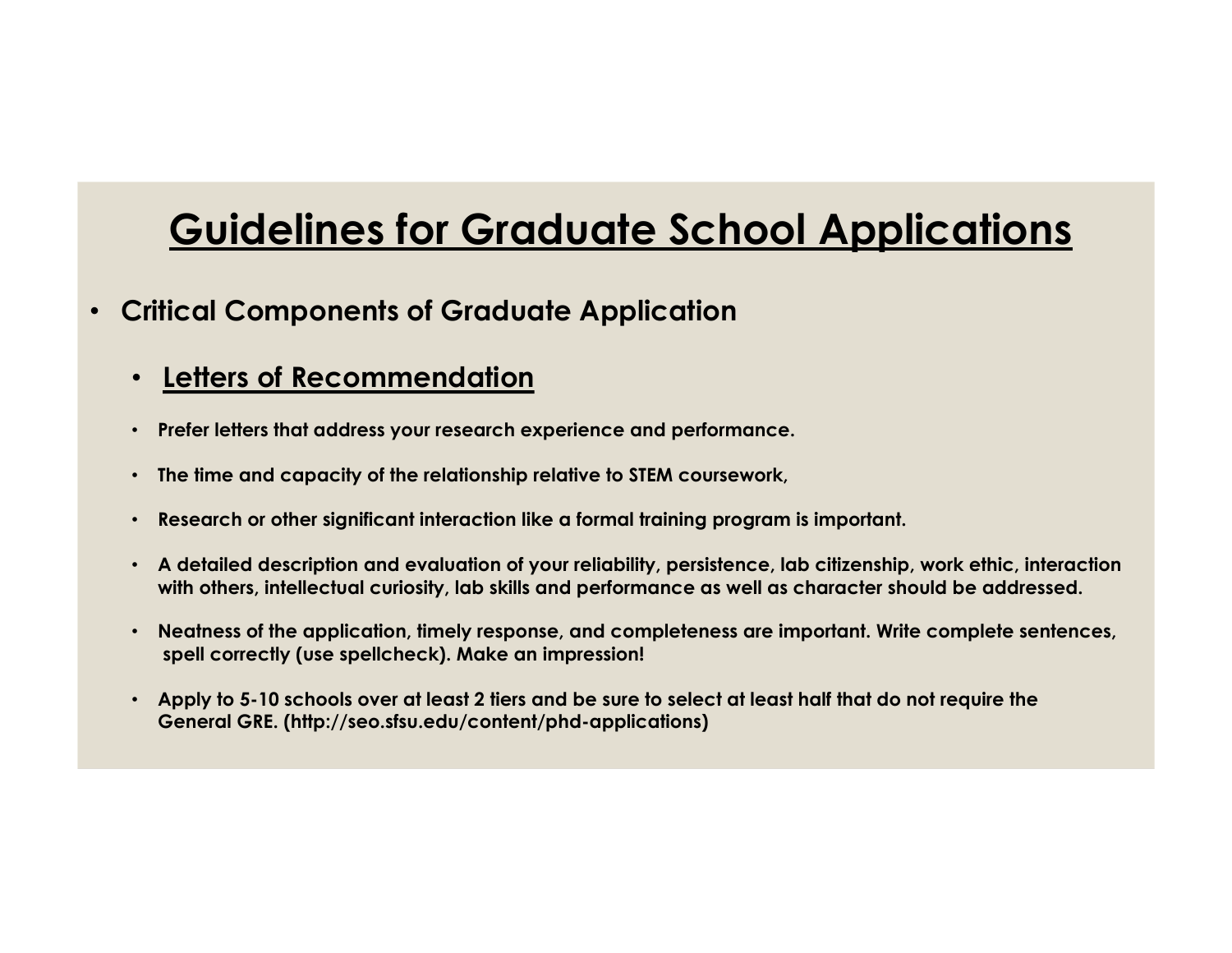## Science 816 31 MAY 2019 • VOL 364 ISSUE 6443

### *Ph.D. programs drop standardized exam*

Amid concerns about diversity and the test's utility, many are moving away from the GRE

#### **GRExit snapshot**

Percent of Ph.D. programs at 50 top-ranked U.S. research universities that didn't require Graduate Record Examination general scores in 2018. (Programs in some disciplines weren't offered at all universities.)



**816** 31 MAY 2019 • VOL 364 ISSUE 6443 **816** 31 MAY 2019 • VOL 364 ISSUE 6443 **816** 31 MAY 2019 • VOL 364 ISSUE 6443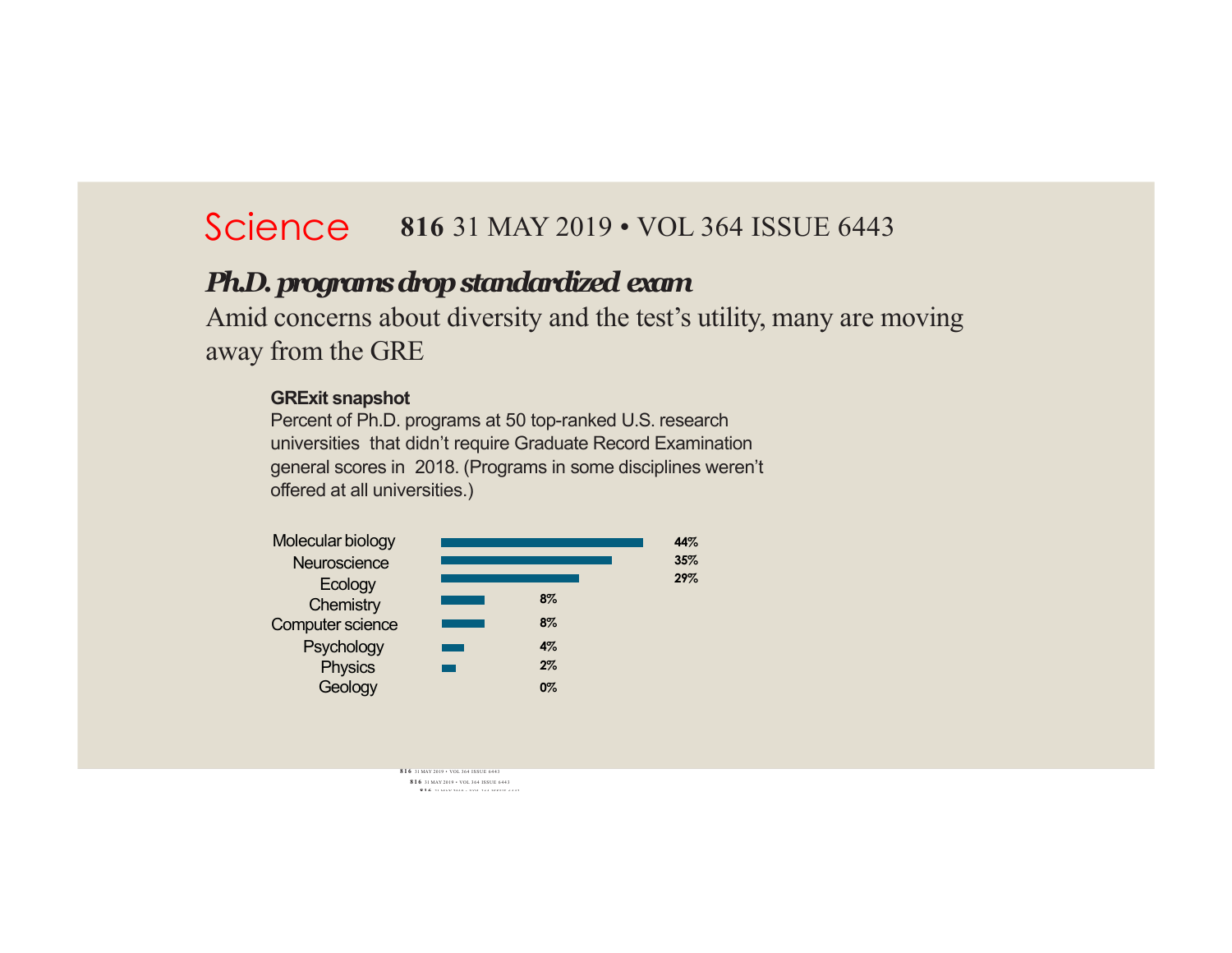# **http://seo.sfsu.edu/content/phd-applications**

### **PhD Applications & Adios GREs! Fee Waiver Information**

UCSF [fee waiver inform](http://graduate.ucsf.edu/application-fee-waivers)ation UC [Berkeley fee waiver inform](http://grad.berkeley.edu/admissions/apply/fee-waiver/)ation [Stanford University fee waiver inform](https://graddiversity.stanford.edu/graduate-fee-waivers)ation

### **Other Graduate School Resources**

[Institute for Broadening Particip](http://www.pathwaystoscience.org/)ation

### **Adios GREs!**

Based on the current literature it is clear the general Graduate Record Exam (GRE) is biased against women and minorities and also lacks any predictive value. We support dropping the use of the GRE in applications and review of applicants to STEM graduate programs. To this end, we participate in the efforts to remove GRE requirements at all graduate programs in STEM. The NSF has dropped the use of the GREs from consideration of the NSF GRFP application and NIH has dropped the GRE from both T-32 and F-31 fellowship applications. A running list (GRExit) of all the graduate (MS & PhD) programs who have dropped the GRE requirement is available below. (The GRExit table works best with Chrome or Safari.) **[GRExit:](http://docs.google.com/spreadsheets/d/1MYcxZMhf97H5Uxr2Y7XndHn6eEC5oO8XWQi2PU5jLxQ/edit?usp=sharing) click HERE**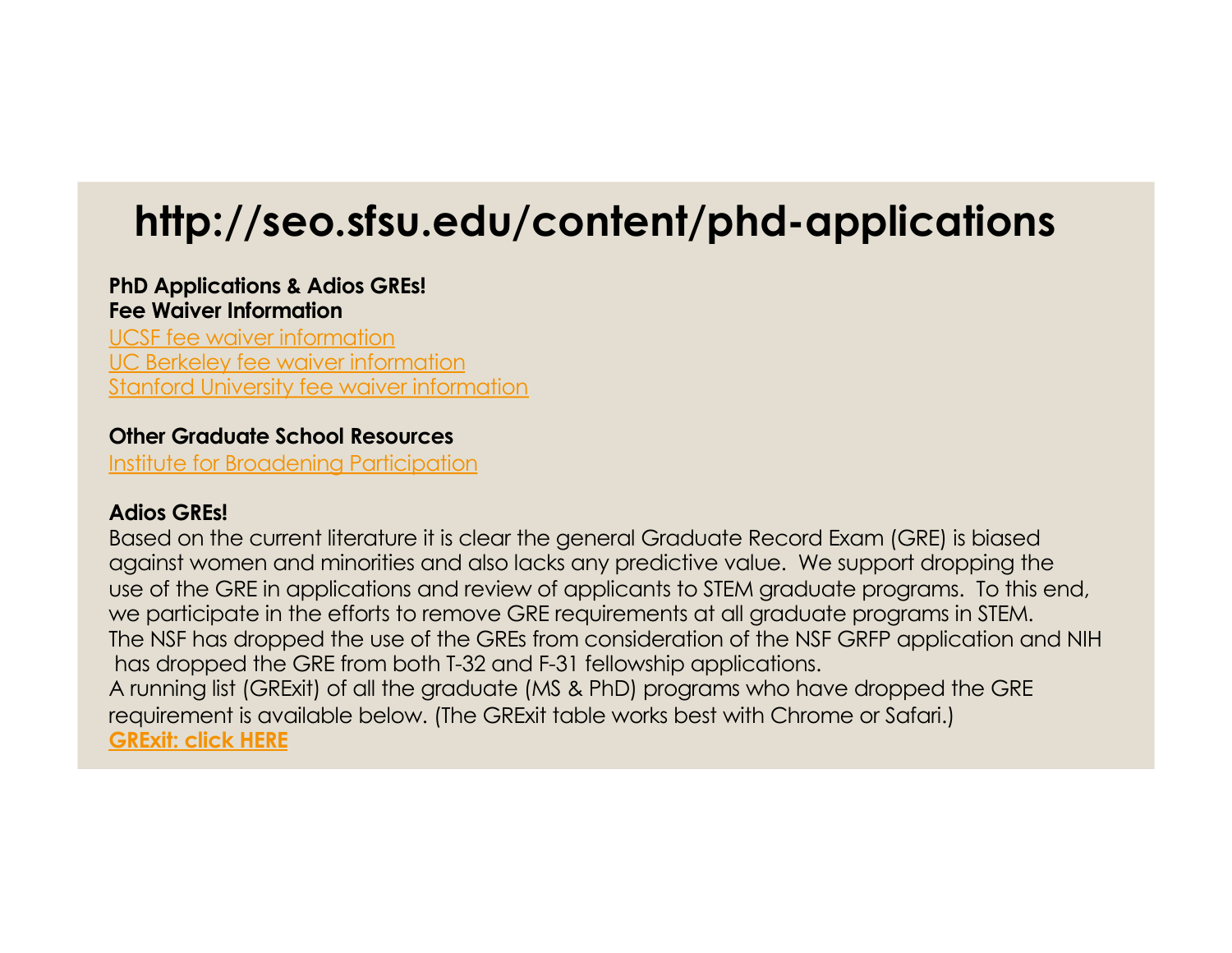# Grade Inflation 1930 to Present



18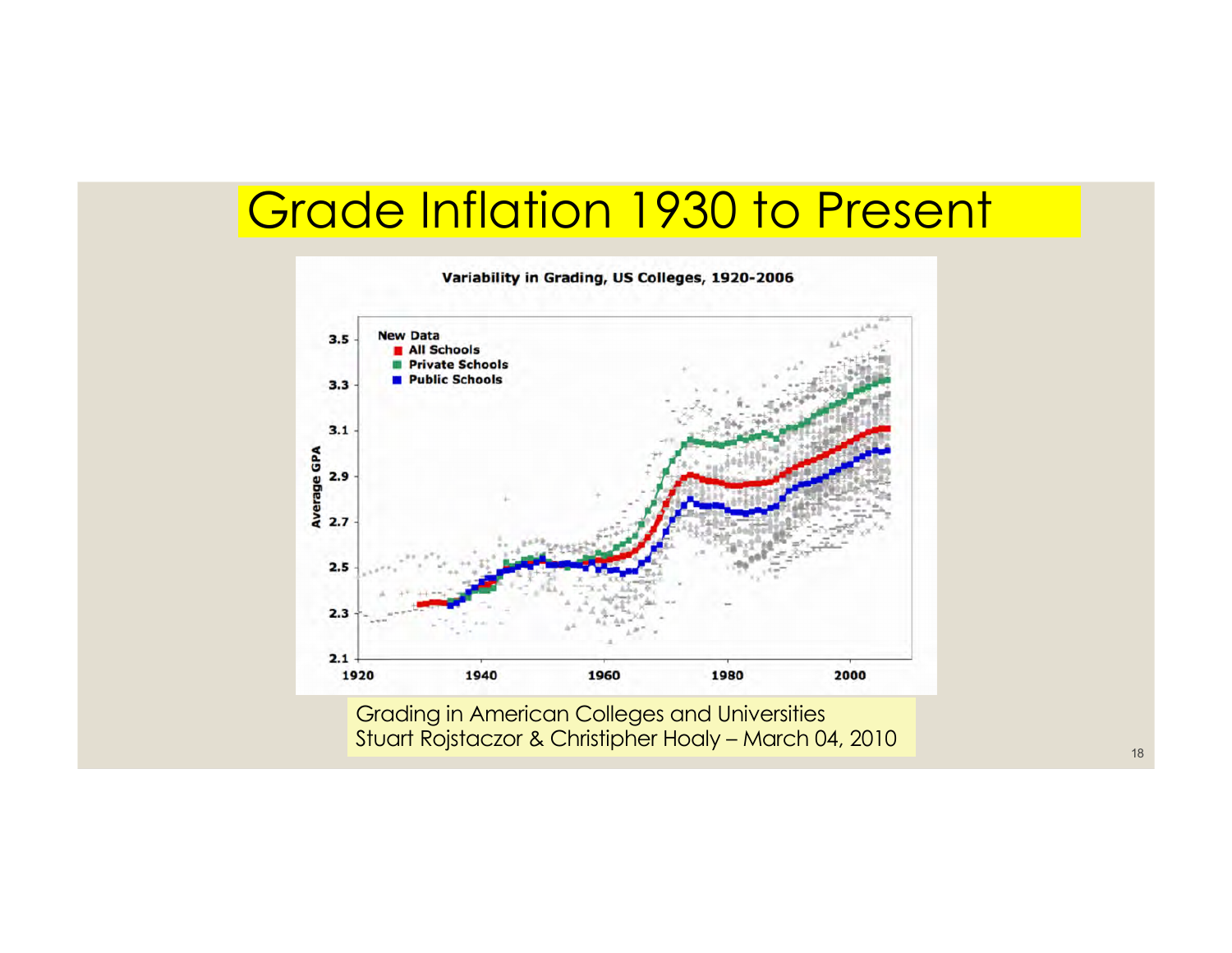# Selected GPA for sample CSU and UC Campuses

|      |             | <b>CSU</b>  | <b>CSU</b>             | <b>SFSU</b> | <b>SFSU</b> | <b>CSU</b> | <b>CSU</b> | <b>CSU</b> |            |      |                         |             |                |            |
|------|-------------|-------------|------------------------|-------------|-------------|------------|------------|------------|------------|------|-------------------------|-------------|----------------|------------|
|      | <b>SJSU</b> | <b>Full</b> | $\overline{\text{SB}}$ | All         | <b>CoSE</b> | <b>EB</b>  | <b>Sac</b> | Fresn      | <b>UCB</b> | UCI  | <b>UCLA</b>             | <b>UCSD</b> | <b>UCSB</b>    | <b>UCR</b> |
| 1980 | 2.65        | 2.58        | 2.74                   |             |             | 2.99       |            |            |            |      | 2.87                    |             |                |            |
| 1981 | 2.7         | 2.59        | 2.78                   |             |             | 2.97       |            |            |            |      | 2.87                    |             |                |            |
| 1982 | 2.69        | 2.61        | 2.8                    |             |             | 3          |            |            |            | 2.9  | 2.84                    |             |                |            |
| 1983 | 2.67        | 2.6         | 2.77                   |             |             | 2.98       |            |            |            | 2.9  | 2.83                    |             |                |            |
| 1984 | 2.68        | n.d.        | 2.78                   |             |             | 2.98       |            |            |            | 2.88 | 2.85                    |             |                |            |
| 1985 | 2.67        | n.d.        | 2.79                   |             |             | 2.96       |            |            |            | 2,87 | 2.86                    |             |                |            |
| 1986 | 2.69        | 2.61        | 2.78                   |             |             | 2.95       |            |            | 2.95       | 2.86 | 2.88                    |             |                |            |
| 1987 | 2.69        | 2.61        | 2.8                    |             |             | 2.96       |            |            |            | 2.85 | 2.87                    |             |                |            |
| 1988 | 2.69        | 2.62        | 2.8                    |             |             | 2.93       |            |            |            | 2.86 | 2.91                    |             |                |            |
| 1989 | 2.7         | 2.64        | 2.87                   | 2.93        | 2.88        | 2.94       |            |            |            | 2.88 | 2.96                    |             |                |            |
| 1990 | 2.7         | 2.65        | 2.86                   | 2.94        | 2.85        | 2.94       |            |            |            | 2.9  | $\overline{\mathbf{3}}$ |             |                |            |
| 1991 | 2.76        | 2.57        | 2.86                   | 2.94        | 2.88        | 2.95       |            |            |            | 2.93 | 3.01                    |             |                |            |
| 1992 | 2.71        | 2.57        | 2.88                   | 2.96        | 2.88        | 2.96       |            |            |            | 2.94 | 3.04                    |             |                | 3          |
| 1993 | 2.72        | 2.56        | 2.87                   | 2.96        | 2.89        | 2.94       | 2.8        |            |            | 2.94 | 3.03                    |             |                | 2.99       |
| 1994 | 2.73        | 2.58        | 2.89                   | 2.96        | 2.86        | 2.96       | 2.78       |            |            | 2.94 | 3.01                    |             | 2.84           | 2.94       |
| 1995 | 2.71        | 2.58        | 2.88                   | 2.96        | 2.87        | 2.95       | 2.78       |            |            | 2.92 | 3.03                    |             | 2.86           | 2.94       |
| 1996 | 2.69        | 2.6         | 2.89                   | 2.97        | 2.93        | 2.98       | 2.77       |            | 3.1        | 2.92 | 3.05                    |             | 2.86           | 2.89       |
| 1997 | 2.72        | 2.6         | 2.93                   | 2.97        | 2.88        | 2.98       | 2.8        |            | 3.12       | 2.93 | 3.04                    |             | 2.86           | 2.82       |
| 1998 | 2.72        | 2.66        | 2.93                   | 2.97        | 2.89        | 2.97       | 2.82       |            |            | 2.93 | 3.06                    |             | 2.91           | 2.76       |
| 1999 | 2.76        | 2.68        | 2.96                   | 2.98        | 2.89        | 2.99       | 2.83       |            |            | 2.95 | 3.1                     |             | 2.93           | 2.73       |
| 2000 | 2.73        | 2.69        | 2.98                   | 2.97        | 2.89        |            | 2.84       |            |            | 2.95 | 3.13                    | 3           | 2.97           | 2.74       |
| 2001 | 2.72        | 2.69        | 3                      | 2.98        | 2.97        |            | 2.85       |            |            | 2.95 | 3.16                    | 3.01        | 2.98           |            |
| 2002 | 2.72        | 2.65        | 2.97                   | 2.99        | 2.93        |            | 2.86       |            |            | 2.96 | 3.19                    | 3.01        | 2.99           |            |
| 2003 | 2.82        | 2.66        | 2.99                   | 2.99        | 2.91        |            | 2.83       |            |            | 2.99 | 3.18                    | 3.01        | 2.98           |            |
| 2004 | 2.79        | 2.69        | 2.98                   | 2.99        | 2.88        |            | 2.85       | 2.88       |            | 2.98 | 3.19                    | 3.02        | 3 <sup>1</sup> |            |
| 2005 | 2.79        | 2.68        | 2.95                   | 3.03        | 2.93        |            | 2.88       | 2.85       | 3.24       | 2.98 | 3.19                    | 3.01        | 3.01           |            |
| 2006 | 2.79        |             | 2.93                   | 3.03        | 2.92        |            | 2.86       | 2.84       | 3.27       |      | 3.19                    | 3.01        | 3.02           |            |
| 2007 | 2.81        |             | 2.92                   | 3.06        | 2.97        |            |            | 2.85       |            |      | 3.21                    | 3.01        |                |            |
| 2008 | 2.85        |             |                        | 3.04        | 2.97        |            |            |            |            |      | 3.22                    | 3.02        |                |            |

http://www.gradeinflation.com/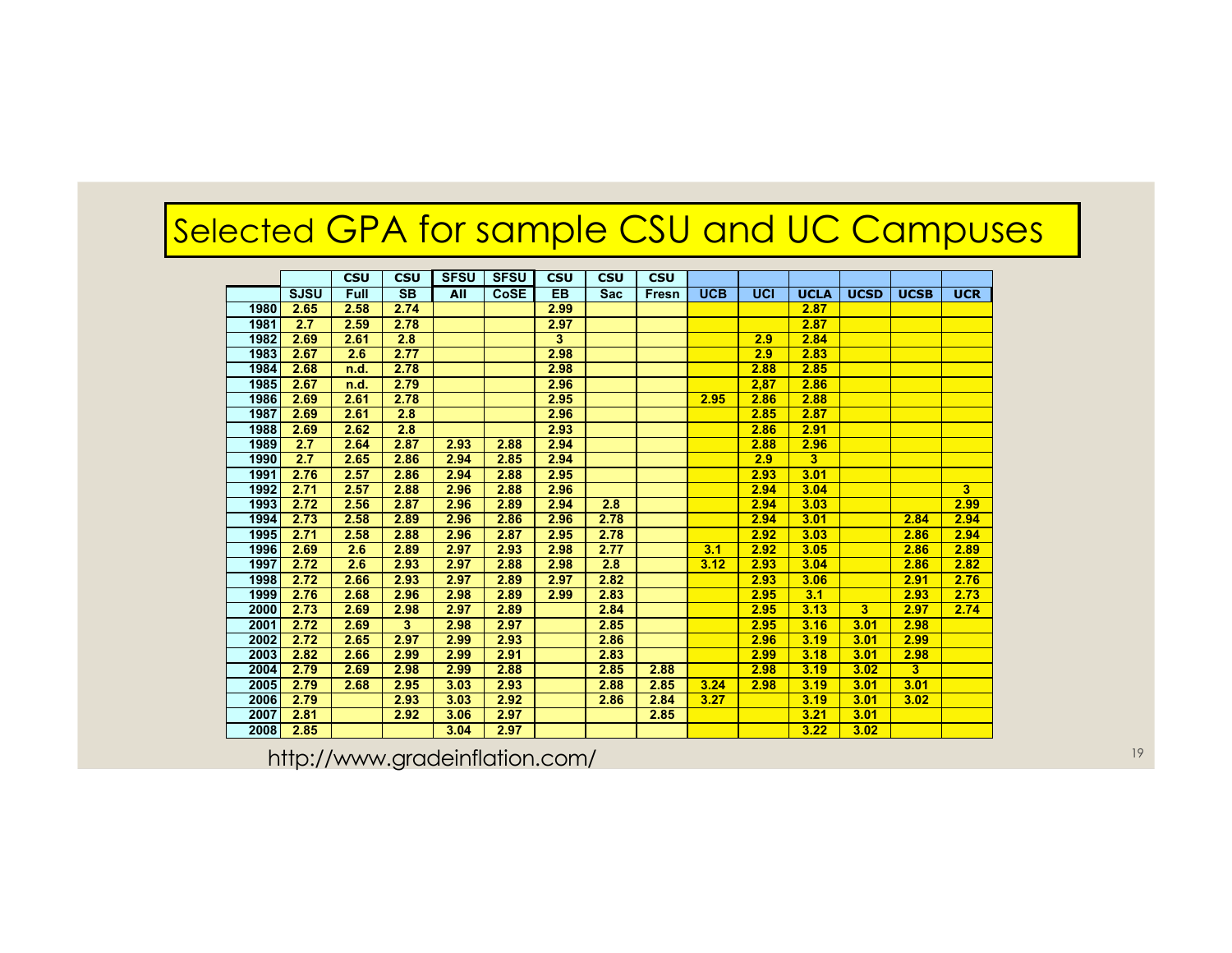# Selected GPA for sample Private Universities

|      | <b>Princeton</b> | Northwestern | <b>Duke</b> | Pomona | <b>Harvard</b> | <b>Cornell</b> | Penn | <b>Stanford</b> | Columbia         | Yale |
|------|------------------|--------------|-------------|--------|----------------|----------------|------|-----------------|------------------|------|
| 1980 | 3.13             | 3.02         | 3.02        | 3.06   |                |                |      | 3.27            |                  |      |
| 1981 | 3.13             | 3.04         | 3.03        | 3.07   |                |                |      |                 |                  |      |
| 1982 | 3.14             | 3,03         | 3.03        | 3.08   |                |                |      | 3.24            | 3.2 <sub>2</sub> |      |
| 1983 | 3.16             | 3.04         | 3.04        | 3.03   |                |                |      |                 |                  |      |
| 1984 | 3.15             | 3.05         | 3.03        | 3.07   |                |                |      |                 |                  |      |
| 1985 | 3.17             | 3.05         | 3.06        | 3.12   | 3.17           |                |      |                 |                  |      |
| 1986 | 3.16             | 3.05         | 3.07        | 3.17   | 3.21           |                |      | 3.3             |                  |      |
| 1987 | 3.2              | 3.09         | 3.12        | 3.18   | 3.23           |                |      |                 |                  | 3.27 |
| 1988 | 3.19             | n.d.         | 3.15        | 3.18   | 3.24           |                |      | 3.34            |                  |      |
| 1989 | 3.21             | 3.12         | 3.19        | 3.22   | 3.28           |                |      |                 |                  |      |
| 1990 | 3.22             | 3.17         | 3.21        | 3.26   | 3.3            | 3.13           |      | 3.37            |                  |      |
| 1991 | 3.24             | 3.2          | 3.25        | 3.26   | 3.3            | 3.13           |      |                 |                  |      |
| 1992 | 3.25             | 3.21         | 3.27        | 3.27   | 3.31           | 3.18           | 3.16 | 3.4             |                  |      |
| 1993 | 3.27             | 3.23         | 3.29        | 3.28   | 3.31           | 3.17           | 3.17 |                 |                  |      |
| 1994 | 3.3              | 3.23         | 3.32        | 3.3    | 3.33           | 3.17           | 3.17 |                 |                  |      |
| 1995 | 3.31             | 3.25         | 3.32        | 3.33   | 3.36           | 3.18           | 3.19 |                 |                  |      |
| 1996 | 3.31             | 3.27         | 3.32        | 3.36   | 3.38           | 3.18           | 3.23 |                 |                  |      |
| 1997 | 3.34             | n.d.         | 3.32        | 3.36   | 3.38           | 3.2            | 3.24 |                 |                  |      |
| 1998 | 3.32             | 3.32         | 3.32        | 3.37   | 3.4            | 3.21           | 3.28 |                 |                  |      |
| 1999 | 3.34             | 3.35         | 3.33        | 3.39   | 3.42           | 3.22           | 3.31 |                 |                  |      |
| 2000 | 3.36             | 3.35         | 3.36        | 3.41   | 3.41           | 3.25           | 3.32 |                 | 3.36             |      |
| 2001 | 3.38             | 3.38         | 3.37        | 3.42   | 3.39           | 3.27           | 3.32 |                 |                  |      |
| 2002 | 3.37             | 3.35         | 3.4         | 3.43   | 3.41           | 3.29           |      |                 |                  |      |
| 2003 | 3.37             | 3.35         | 3.4         | 3.44   | 3.42           | 3.31           |      |                 |                  |      |
| 2004 | 3.35             | 3.36         | 3.42        | 3.47   | 3.43           | 3.32           | 3.44 |                 |                  |      |
| 2005 | 3.3              | 3.39         | 3.42        | 3.48   | 3.45           |                |      | 3.55            | 3.42             |      |
| 2006 | 3.27             | 3.37         | 3.44        | 3.49   |                | 3.36           |      |                 | 3.42             | 3.48 |
| 2007 | 3.28             | 3.4          |             | 3.51   |                |                |      |                 |                  |      |
| 2008 | 3.28             | 3.41         |             |        |                |                |      |                 |                  | 3.51 |

http://www.gradeinflation.com/